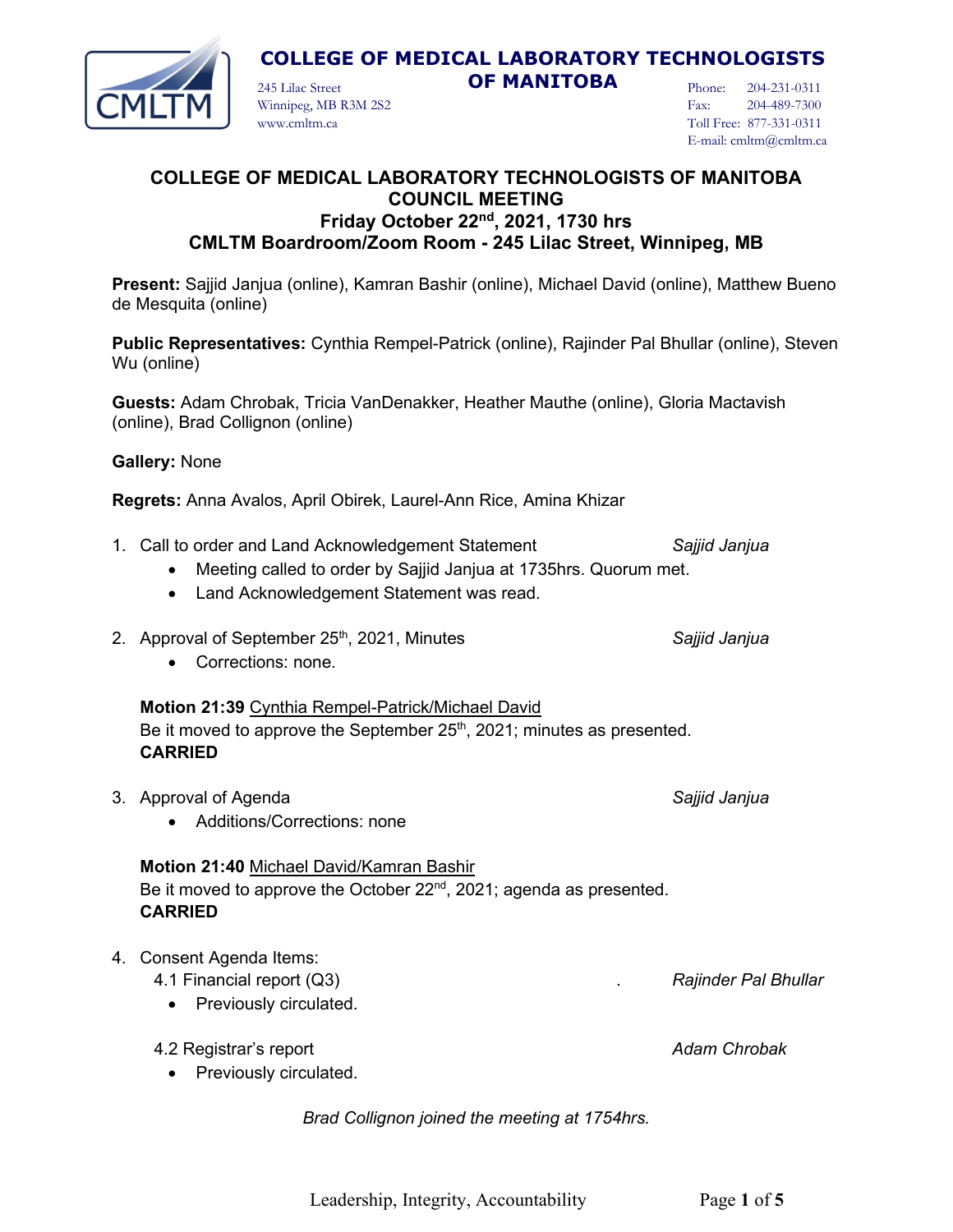5.4 BoardEffect *Adam Chrobak*

| • Previously circulated.                   |                       |
|--------------------------------------------|-----------------------|
| 4.4 Continuing Competency Committee report | <b>Heather Mauthe</b> |
| No report. Did not meet.                   |                       |

245 Lilac Street **OF MANITOBA** 

4.3 Board of Assessors report *Gloria Mactavish*

4.5 Complaints Committee report *Michael David*

Winnipeg, MB R3M 2S2

www.cmltm.ca

- No report. Did not meet.
- There are no new complaints, and the investigator is working on the reports for the open complaints that were received earlier this year.

**COLLEGE OF MEDICAL LABORATORY TECHNOLOGISTS** 

4.6 Inquiry Committee report *Brad Collignon*

- No report. Did not meet. Public Representative position vacant.
- 4.7 Executive report *Sajjid Janjua*

• No report. Did not meet.

# **Motion 21:41** Michael David/Cynthia Rempel-Patrick

Be it moved to approve the Consent Agenda Items as presented. **CARRIED**

- 5. Informational items/updates
	- 5.1 Strategic Planning *Adam Chrobak*
		- Scheduled for tomorrow (October  $23<sup>rd</sup>$ , 2021) at the Fairmont from 8am to 4:30pm.
		- Adam has redistributed documents that were originally collated last year, although we were not able to meet due to COVID19 shutdowns. Physical copies will be provided at the meeting by the facilitators.

5.2 CAMLPR Landing Page Project *Adam Chrobak*

• Language benchmarking project has started. We are currently looking for front line MLTs to be part of the project. There are two major tasks (sessions) that these individuals will be asked to do in association to the project.

5.3 Regulation Review *Adam Chrobak*

- Leanne Matthes has been hired to assist with the work. Tricia and Adam are working with her on the Regulation Review. Will become a primary focus until after the Strategic Planning meeting.
- Previous work by the RHPA regulation review working group has identified which reserved acts CMLTM will be applying for.



Phone: 204-231-0311 Fax: 204-489-7300 Toll Free: 877-331-0311 E-mail: cmltm@cmltm.ca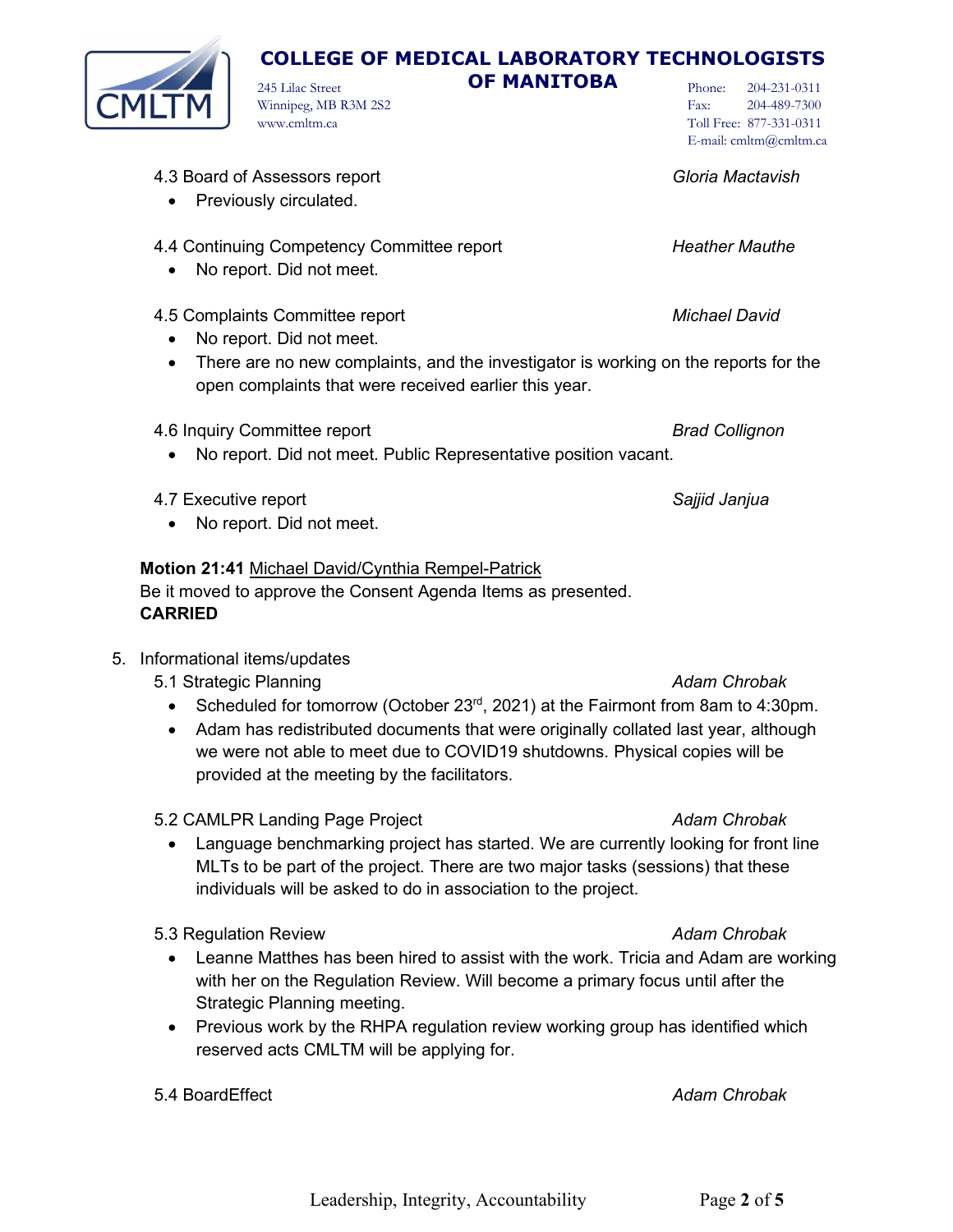245 Lilac Street **OF MANITOBA**

Phone: 204-231-0311 Fax: 204-489-7300 Toll Free: 877-331-0311 E-mail: cmltm@cmltm.ca

Leadership, Integrity, Accountability Page **3** of **5**

- Council/committees are currently using the iMIS Communities as the document sharing platform. It is a basic document sharing platform. A quote was requested from Diligent for BoardEffects.
- BoardEffect features and informational video will be forwarded to Council.

5.5 OMFC Annual Report *Adam Chrobak*

- The report submitted by the OMFC to government was shared with Council for information.
- 6. Business Requiring Action 6.1 Approval of AGM Minutes *Sajjid Janjua*

### **Motion 21:42** Michael David/Steven Wu

Be it moved to approve the AGM Minutes as presented. **CARRIED (1 opposed)**

6.2 Appointment of Public Representatives *Sajjid Janjua*

Winnipeg, MB R3M 2S2

www.cmltm.ca

- Cynthia Rempel-Patrick (3-year term), Steven Wu (2-year term), and Rajinder Pal Bhullar (3-year term) are retaining their positions on Council and extending their appointment to the CMLTM.
- New representatives appointed to CMLTM are Janice Drummond (1-year term), Tyger Adam (2-year term), and Craig Johnson (3-year term).

#### **Motion 21:43** Kamran Bashir/Matthew Bueno de Mesquita

Be it moved to appoint Janice Drummond to the Inquiry Committee, and Tyger Adam and Craig Johnson to the Complaints Committee for their appointed terms. **CARRIED**

#### **Motion 21:44** Kamran Bashir/Michael David

Be it moved to reappoint Cynthia Rempel-Patrick, Steven Wu, and Rajinder Pal Bhullar to Council for their respective terms.

#### **CARRIED**

6.3 Appointment of Council Officers *Sajjid Janjua*

• Chair, Vice-Chair, Treasurer, and Secretary positions to be filled.

#### **Motion 21:45** Cynthia Rempel-Patrick/Kamran Bashir

Be it moved to appoint Sajjid Janjua as Council Chair, Michael David as Council Vice-Chair, Rajinder Pal Bhullar as Council Treasurer, Laurel-Ann Rice as Council Secretary, and Kamran Bashir as Chair of the CMLTM Nominations Committee. **CARRIED**

6.4 Appointment of Committee Chairs *Sajjid Janjua*



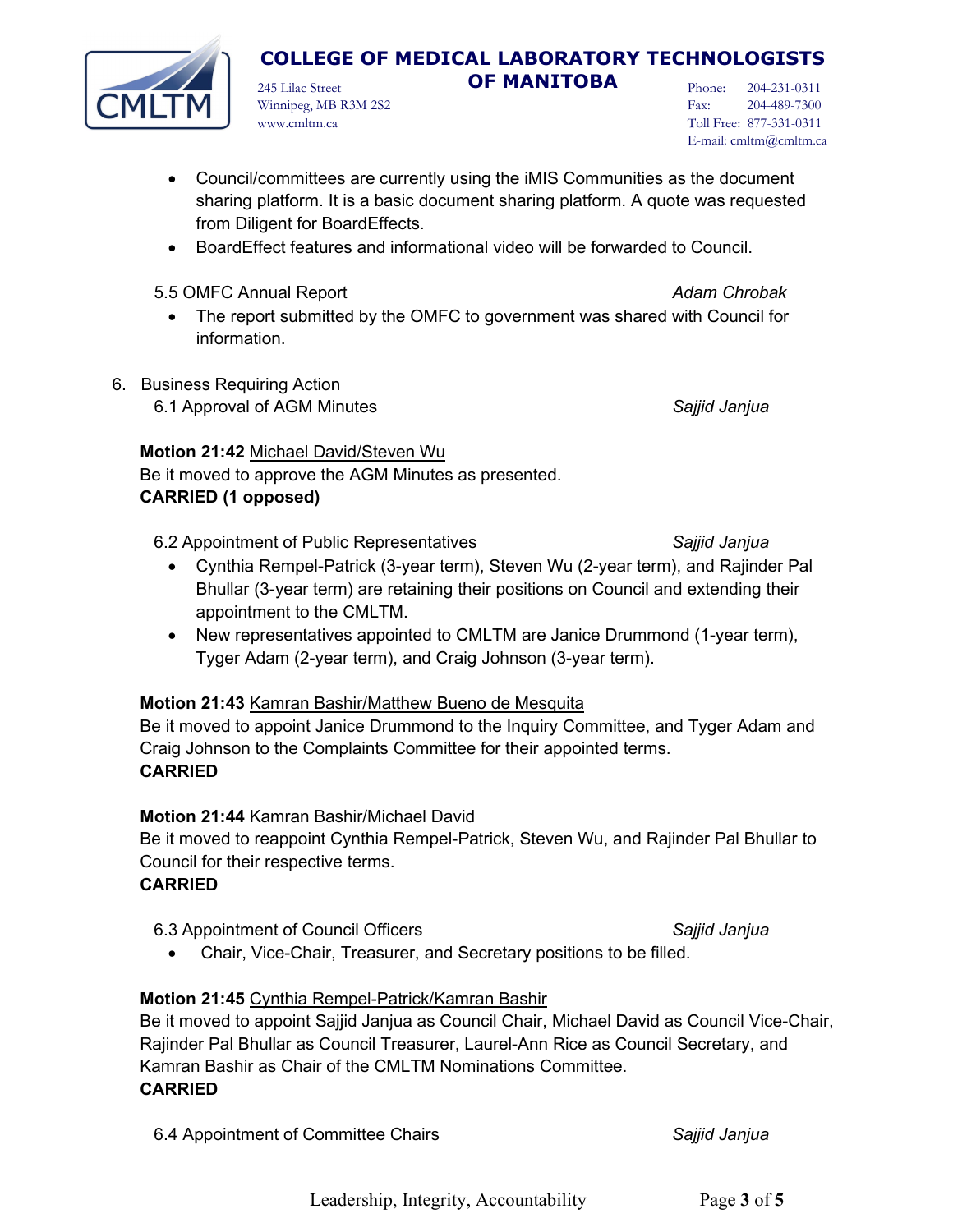

Winnipeg, MB R3M 2S2

245 Lilac Street **OF MANITOBA**

Phone: 204-231-0311 Fax: 204-489-7300 Toll Free: 877-331-0311 E-mail: cmltm@cmltm.ca

- Committee Chairs required for Inquiry Committee, Board of Assessors, Complaints Committee, and Continuing Competency Committee.
- Need new volunteers for Inquiry Committee, Board of Assessors, Continuing Competency Committee as all three Chairs have indicated that they wish to step down after 2022.

### **Motion 21:46** Cynthia Rempel-Patrick/Kamran Bashir

Be it moved to appoint Gloria Mactavish as Chair of the Board of Assessors, Brad Collignon as Chair of the Inquiry Committee, Heather Mauthe as Chair of the Continuing Competency Committee, and Michael David as Chair of the Complaints Committee.

#### **CARRIED (1 abstention)**

6.5 Approval of Committee Members *Sajjid Janjua*

www.cmltm.ca

• Heather Mauthe to confirm with Wendy Leduc whether she wishes to remain on the Continuing Competency Committee.

#### **Motion 21:47** Michael David/Rajinder Pal Bhullar

Be it moved to approve Sheldon Kuzmik, Matthew Bueno de Mesquita, Trevor Kotowich, Fatima Daniel-Parent, and Prashant John as members of the Board of Assessors. **CARRIED**

#### **Motion 21:48** Matthew Bueno de Mesquita/Cynthia Rempel-Patrick

Be it moved to approve Julie Burgoyne and Shiby Kuriakose as members of the Continuing Competency Committee.

#### **CARRIED**

#### **Motion 21:49** Kamran Bashir/Matthew Bueno de Mesquita

Be it moved to approve Erin Sadler and Sharon Lytwyn as members of the Complaints Committee.

#### **CARRIED**

## **Motion 21:50** Michael David/Cynthia Rempel-Patrick

Be it moved to approve Joyce MacDonald as a member of the Inquiry Committee. **CARRIED**

6.6 MLT Competency Boundaries Affirmation *Adam Chrobak*

**Survey Monkey Deferred Motion 21:32** Laurel-Ann Rice/Cynthia Rempel-Patrick Be it moved to approve the CSMLS Final Report on Simulation in Assessment of MLT Competencies.

#### **CARRIED**

6.7 Practice Direction: COVID-19 *Adam Chrobak*